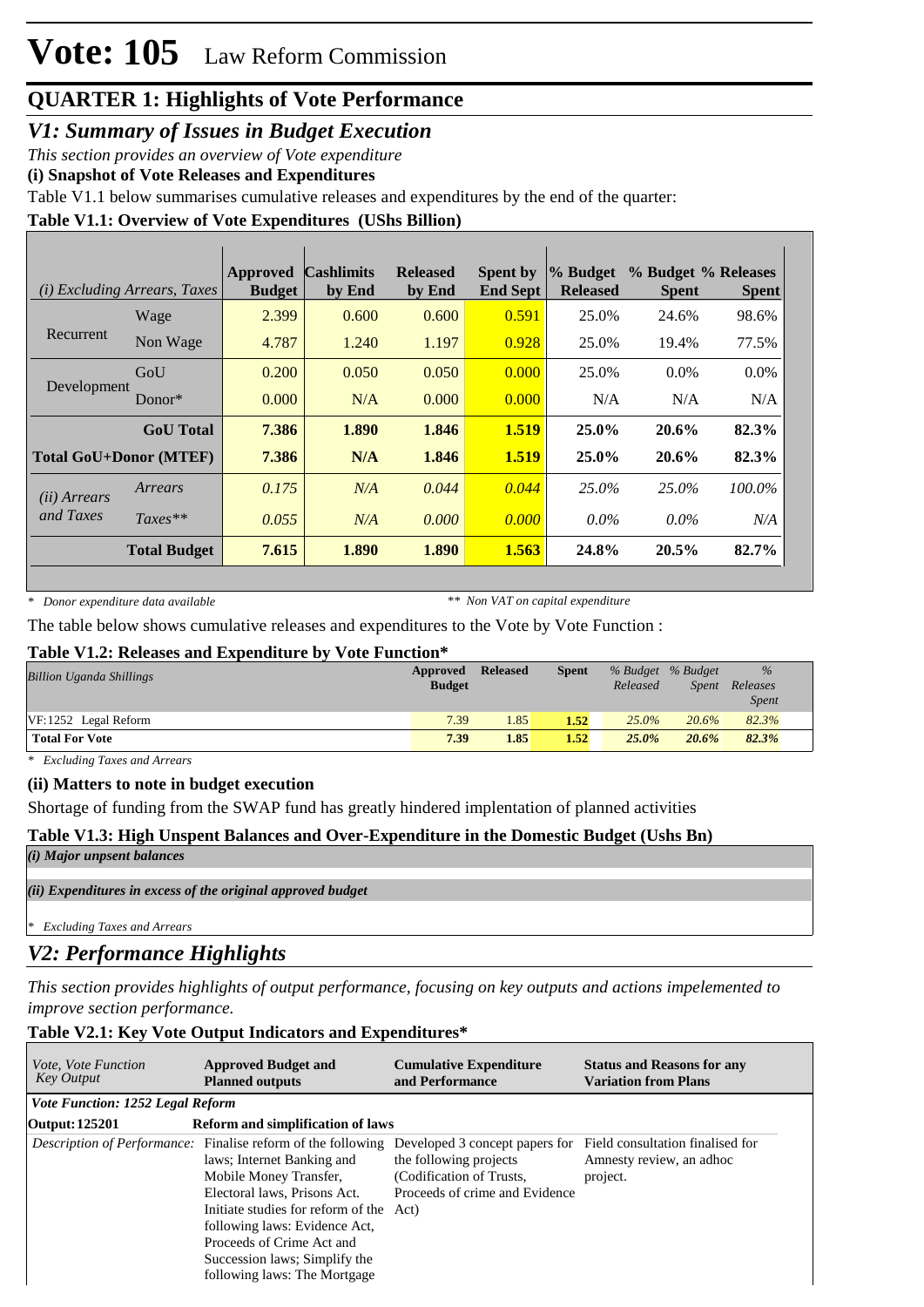| Vote, Vote Function<br><b>Key Output</b>                 | <b>Approved Budget and</b><br><b>Planned outputs</b>                                                                                                                                                                                  |                | <b>Cumulative Expenditure</b><br>and Performance                                                                                                                                               |                  | <b>Status and Reasons for any</b><br><b>Variation from Plans</b>                                                  |       |  |  |
|----------------------------------------------------------|---------------------------------------------------------------------------------------------------------------------------------------------------------------------------------------------------------------------------------------|----------------|------------------------------------------------------------------------------------------------------------------------------------------------------------------------------------------------|------------------|-------------------------------------------------------------------------------------------------------------------|-------|--|--|
|                                                          | Act, 2009 and Local<br>Governments Act, Cap.243                                                                                                                                                                                       |                |                                                                                                                                                                                                |                  |                                                                                                                   |       |  |  |
| Performance Indicators:                                  |                                                                                                                                                                                                                                       |                |                                                                                                                                                                                                |                  |                                                                                                                   |       |  |  |
| No. Of field consultation                                |                                                                                                                                                                                                                                       | $\overline{c}$ |                                                                                                                                                                                                | $\mathbf{1}$     |                                                                                                                   |       |  |  |
| reports prepared and                                     |                                                                                                                                                                                                                                       |                |                                                                                                                                                                                                |                  |                                                                                                                   |       |  |  |
| submitted to the Commission                              |                                                                                                                                                                                                                                       |                |                                                                                                                                                                                                |                  |                                                                                                                   |       |  |  |
| No. of bills submitted to line<br>ministries             |                                                                                                                                                                                                                                       | 5              |                                                                                                                                                                                                | $\mathbf{1}$     |                                                                                                                   |       |  |  |
| Output Cost:                                             | UShs Bn:                                                                                                                                                                                                                              | 2.762          | UShs Bn:                                                                                                                                                                                       | 0.663            | % Budget Spent:                                                                                                   | 24.0% |  |  |
| <b>Output: 125202</b>                                    | <b>Revision of laws</b>                                                                                                                                                                                                               |                |                                                                                                                                                                                                |                  |                                                                                                                   |       |  |  |
| Description of Performance: Revision of Subsidiary Laws, | Preparation of a Compendium<br>of Labour Laws                                                                                                                                                                                         |                | Proof-read 2 volumes of the<br>Principal laws; agreed with<br>MOJCA on the controversial<br>issues regarding revision of<br>fines and fees in line with Act<br>14/2008                         |                  | N/A                                                                                                               |       |  |  |
| Performance Indicators:                                  |                                                                                                                                                                                                                                       |                |                                                                                                                                                                                                |                  |                                                                                                                   |       |  |  |
| No. of laws identified for<br>amendment                  |                                                                                                                                                                                                                                       | 3              |                                                                                                                                                                                                | $\boldsymbol{0}$ |                                                                                                                   |       |  |  |
| No. of laws revised                                      |                                                                                                                                                                                                                                       | 4              |                                                                                                                                                                                                | $\overline{2}$   |                                                                                                                   |       |  |  |
| <b>Output Cost:</b>                                      | UShs Bn:                                                                                                                                                                                                                              | 0.880          | UShs Bn:                                                                                                                                                                                       | 0.185            | % Budget Spent:                                                                                                   | 21.1% |  |  |
| <b>Output: 125203</b>                                    | Publication and translation of laws                                                                                                                                                                                                   |                |                                                                                                                                                                                                |                  |                                                                                                                   |       |  |  |
| Description of Performance: Constitution translated into | Runyoro/Rutoro; Commission<br>Annual report 2014, revised<br>Strategic Plan and Ministerial<br>Policy Statement printed;<br>Translated Constitution into<br>Runyankole/Rukiga. 1000<br>copies of the Human Resource<br>Manual printed |                | Produced a validated<br>Runyoro/Rutooro Constitution;<br>through distributions of various 2nd quarter<br>Commission publications<br>(LLCA, HIV/AIDS study report<br>and Luganda Constitution). |                  | Publication of the translated<br>constitution into<br>Commission visibility enhanced Runyoro/Rutoro to be done in |       |  |  |
| Performance Indicators:                                  |                                                                                                                                                                                                                                       |                |                                                                                                                                                                                                |                  |                                                                                                                   |       |  |  |
| No. of laws translated                                   |                                                                                                                                                                                                                                       | 1              |                                                                                                                                                                                                | $\boldsymbol{0}$ |                                                                                                                   |       |  |  |
| No. of laws published                                    |                                                                                                                                                                                                                                       | $\overline{c}$ |                                                                                                                                                                                                | $\boldsymbol{0}$ |                                                                                                                   |       |  |  |
| <b>Output Cost:</b>                                      | UShs Bn:                                                                                                                                                                                                                              | 0.565          | UShs Bn:                                                                                                                                                                                       | 0.080            | % Budget Spent:                                                                                                   | 14.1% |  |  |
| <b>Vote Function Cost</b>                                | <b>UShs Bn:</b>                                                                                                                                                                                                                       |                | 7.386 UShs Bn:                                                                                                                                                                                 | 1.519            | % Budget Spent:                                                                                                   | 20.6% |  |  |
| <b>Cost of Vote Services:</b>                            | UShs Bn:                                                                                                                                                                                                                              |                | 7.386 UShs Bn:                                                                                                                                                                                 | 1.519            | % Budget Spent:                                                                                                   | 20.6% |  |  |

*\* Excluding Taxes and Arrears*

The president appointed new Commissioners to spearhead the Commission. This will ensure smooth implementation of various projects that had stalled due to absence of a Commission.

### **Table V2.2: Implementing Actions to Improve Vote Performance**

| <b>Planned Actions:</b>                                                                                                                                                                                                                                                        | <b>Actual Actions:</b>                                                                                                                                                                                              | <b>Reasons for Variation</b>             |
|--------------------------------------------------------------------------------------------------------------------------------------------------------------------------------------------------------------------------------------------------------------------------------|---------------------------------------------------------------------------------------------------------------------------------------------------------------------------------------------------------------------|------------------------------------------|
| Vote: 105 Law Reform Commission                                                                                                                                                                                                                                                |                                                                                                                                                                                                                     |                                          |
| Vote Function: 1252 Legal Reform                                                                                                                                                                                                                                               |                                                                                                                                                                                                                     |                                          |
| Finalise reform of the following laws;<br>Internet Banking and Mobile Money<br>Transfer, Electoral laws, Prisons Act.<br>Initiate studies for reform of Evidence<br>Act, Proceeds of Crime Act, Succession<br>laws and legislation to govern recovery of<br>proceeds of Crime. | Prepared 3 concept papers on<br><b>Codification of Trusts, Proceeds of</b><br>crime and Evidence Act. Report writing<br>completed for Prison's Act and Electoral<br>Laws. Draft report on EFT undergoing<br>review. | N/A                                      |
| 1 member of staff to be trained on long<br>term basis; 2 members of staff to be<br>trained in legislative drafting; 1 member of<br>staff to be trained in Research Methods; 2<br>members of staff to be trained in<br>management skills                                        | The commission is in the process of<br>Constituting a training committee to<br>manage trainings.                                                                                                                    | No approved training committee in place. |
| To attend all EAC meetings.                                                                                                                                                                                                                                                    | Attended 3 EAC meetings that included; N/A<br><b>Stakeholders meeting to discuss the</b><br>report on alignment of Ugandan Laws                                                                                     |                                          |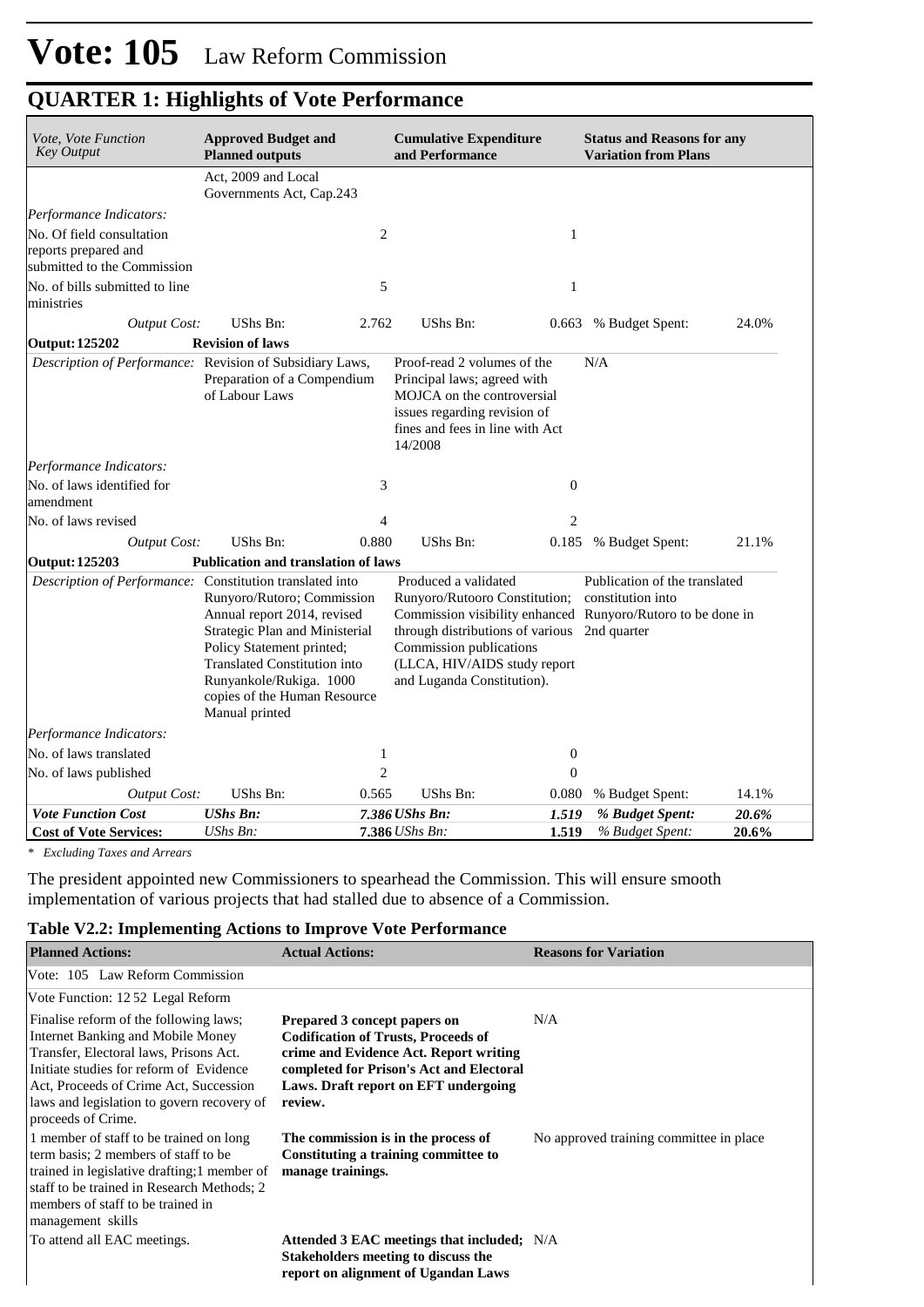| <b>Planned Actions:</b> | <b>Actual Actions:</b>                                                 | <b>Reasons for Variation</b> |
|-------------------------|------------------------------------------------------------------------|------------------------------|
|                         | on EAC Common Market Protocol                                          |                              |
|                         | Kampala-Uganda, First National<br><b>Coordination Committee on EAC</b> |                              |
|                         | Common Market Protocol - Kampala -                                     |                              |
|                         | <b>Uganda, Meeting of Council of</b>                                   |                              |
|                         | Ministers Arusha-Tanzania.                                             |                              |

### *V3: Details of Releases and Expenditure*

*This section provides a comprehensive summary of the outputs delivered by the Vote and further details of Vote expenditures by Vote Function and Expenditure Item.*

### **Table V3.1: GoU Releases and Expenditure by Output\***

| <b>Billion Uganda Shillings</b>                                  | Approved      | <b>Released</b> | <b>Spent</b> | $%$ GoU       | $%$ GoU       | $%$ GoU      |  |
|------------------------------------------------------------------|---------------|-----------------|--------------|---------------|---------------|--------------|--|
|                                                                  | <b>Budget</b> |                 |              | <b>Budget</b> | <b>Budget</b> | Releases     |  |
|                                                                  |               |                 |              | Released      | Spent         | <i>Spent</i> |  |
| VF:1252 Legal Reform                                             | 7.39          | 1.85            | 1.52         | 25.0%         | 20.6%         | 82.3%        |  |
| Class: Outputs Provided                                          | 7.19          | 1.80            | 1.52         | $25.0\%$      | 21.1%         | 84.6%        |  |
| 125201 Reform and simplification of laws                         | 2.76          | 0.69            | 0.66         | $25.0\%$      | 24.0%         | 96.1%        |  |
| 125202 Revision of laws                                          | 0.88          | 0.22            | 0.19         | $25.0\%$      | 21.1%         | 84.3%        |  |
| 125203 Publication and translation of laws                       | 0.57          | 0.14            | 0.08         | 25.0%         | 14.1%         | 56.3%        |  |
| 125204 Capacity building to revise and reform laws               | 0.54          | 0.14            | 0.13         | $25.0\%$      | 23.4%         | 93.6%        |  |
| 125205 Advocacy for Law Reform                                   | 0.61          | 0.15            | 0.11         | $25.0\%$      | 17.3%         | 69.3%        |  |
| 125206 LRC Support Services                                      | 1.82          | 0.45            | 0.36         | 25.0%         | $19.6\%$      | 78.5%        |  |
| Class: Capital Purchases                                         | 0.20          | 0.05            | 0.00         | 25.0%         | $0.0\%$       | $0.0\%$      |  |
| 125275 Purchase of Motor Vehicles and Other Transport Equipment  | 0.18          | 0.04            | 0.00         | 25.0%         | $0.0\%$       | $0.0\%$      |  |
| 125276 Purchase of Office and ICT Equipment, including Software  | 0.01          | 0.00            | 0.00         | $25.0\%$      | $0.0\%$       | $0.0\%$      |  |
| 125278 Purchase of Office and Residential Furniture and Fittings | 0.02          | 0.00            | 0.00         | $25.0\%$      | $0.0\%$       | $0.0\%$      |  |
| <b>Total For Vote</b>                                            | 7.39          | 1.85            | 1.52         | 25.0%         | 20.6%         | 82.3%        |  |

### **Table V3.2: 2015/16 GoU Expenditure by Item** *\* Excluding Taxes and Arrears*

| <b>Billion Uganda Shillings</b>                          | <b>Approved</b><br><b>Budget</b> | <b>Releases</b> | <b>Expend-</b><br>iture | % Budged<br><b>Released</b> | % Budget<br><b>Spent</b> | %Releases<br><b>Spent</b> |
|----------------------------------------------------------|----------------------------------|-----------------|-------------------------|-----------------------------|--------------------------|---------------------------|
| <b>Output Class: Outputs Provided</b>                    | 7.19                             | 1.80            | 1.52                    | 25.0%                       | 21.1%                    | 84.6%                     |
| 211103 Allowances                                        | 2.14                             | 0.53            | 0.53                    | 25.0%                       | 24.8%                    | 99.2%                     |
| 211104 Statutory salaries                                | 2.40                             | 0.60            | 0.59                    | 25.0%                       | 24.6%                    | 98.6%                     |
| 212101 Social Security Contributions                     | 0.24                             | 0.06            | 0.04                    | 25.0%                       | 15.5%                    | 62.0%                     |
| 213001 Medical expenses (To employees)                   | 0.02                             | 0.00            | 0.00                    | 25.0%                       | 5.6%                     | 22.2%                     |
| 213002 Incapacity, death benefits and funeral expenses   | 0.01                             | 0.00            | 0.00                    | 25.0%                       | 0.0%                     | 0.0%                      |
| 213004 Gratuity Expenses                                 | 0.04                             | 0.01            | 0.00                    | 25.0%                       | 0.0%                     | 0.0%                      |
| 221001 Advertising and Public Relations                  | 0.07                             | 0.02            | 0.01                    | 25.0%                       | 9.8%                     | 39.0%                     |
| 221002 Workshops and Seminars                            | 0.28                             | 0.07            | 0.00                    | 25.0%                       | 0.0%                     | 0.0%                      |
| 221003 Staff Training                                    | 0.07                             | 0.02            | 0.02                    | 25.0%                       | 24.8%                    | 99.3%                     |
| 221004 Recruitment Expenses                              | 0.03                             | 0.01            | 0.00                    | 25.0%                       | 0.0%                     | 0.0%                      |
| 221005 Hire of Venue (chairs, projector, etc)            | 0.01                             | 0.00            | 0.00                    | 25.0%                       | 14.3%                    | 57.1%                     |
| 221006 Commissions and related charges                   | 0.18                             | 0.05            | 0.04                    | 25.0%                       | 19.8%                    | 79.3%                     |
| 221007 Books, Periodicals & Newspapers                   | 0.03                             | 0.01            | 0.00                    | 25.0%                       | 12.3%                    | 49.2%                     |
| 221008 Computer supplies and Information Technology (IT) | 0.03                             | 0.01            | 0.01                    | 25.0%                       | 25.0%                    | 100.0%                    |
| 221009 Welfare and Entertainment                         | 0.08                             | 0.02            | 0.01                    | 25.0%                       | 13.2%                    | 52.8%                     |
| 221011 Printing, Stationery, Photocopying and Binding    | 0.29                             | 0.07            | 0.02                    | 25.0%                       | 8.3%                     | 33.3%                     |
| 221012 Small Office Equipment                            | 0.00                             | 0.00            | 0.00                    | 25.0%                       | 5.0%                     | 20.0%                     |
| 222001 Telecommunications                                | 0.04                             | 0.01            | 0.01                    | 25.0%                       | 17.1%                    | 68.3%                     |
| 222002 Postage and Courier                               | 0.00                             | 0.00            | 0.00                    | 25.0%                       | 8.6%                     | 34.5%                     |
| $223003$ Rent – (Produced Assets) to private entities    | 0.63                             | 0.16            | 0.15                    | 25.0%                       | 23.8%                    | 95.2%                     |
| 223005 Electricity                                       | 0.05                             | 0.01            | 0.01                    | 25.0%                       | 13.9%                    | 55.6%                     |
| 224004 Cleaning and Sanitation                           | 0.02                             | 0.01            | 0.00                    | 25.0%                       | 12.6%                    | 50.5%                     |
| 227001 Travel inland                                     | 0.11                             | 0.03            | 0.03                    | 25.0%                       | 24.5%                    | 97.8%                     |
| 227002 Travel abroad                                     | 0.10                             | 0.03            | 0.01                    | 25.0%                       | 10.4%                    | 41.6%                     |
| 227004 Fuel, Lubricants and Oils                         | 0.19                             | 0.05            | 0.05                    | 25.0%                       | 24.9%                    | 99.5%                     |
| 228002 Maintenance - Vehicles                            | 0.13                             | 0.03            | 0.00                    | 25.0%                       | 0.6%                     | 2.4%                      |
| 228003 Maintenance – Machinery, Equipment & Furniture    | 0.01                             | 0.00            | 0.00                    | 25.0%                       | 6.3%                     | 25.0%                     |
| $228004$ Maintenance – Other                             | 0.00                             | 0.00            | 0.00                    | 16.7%                       | 12.8%                    | 76.8%                     |